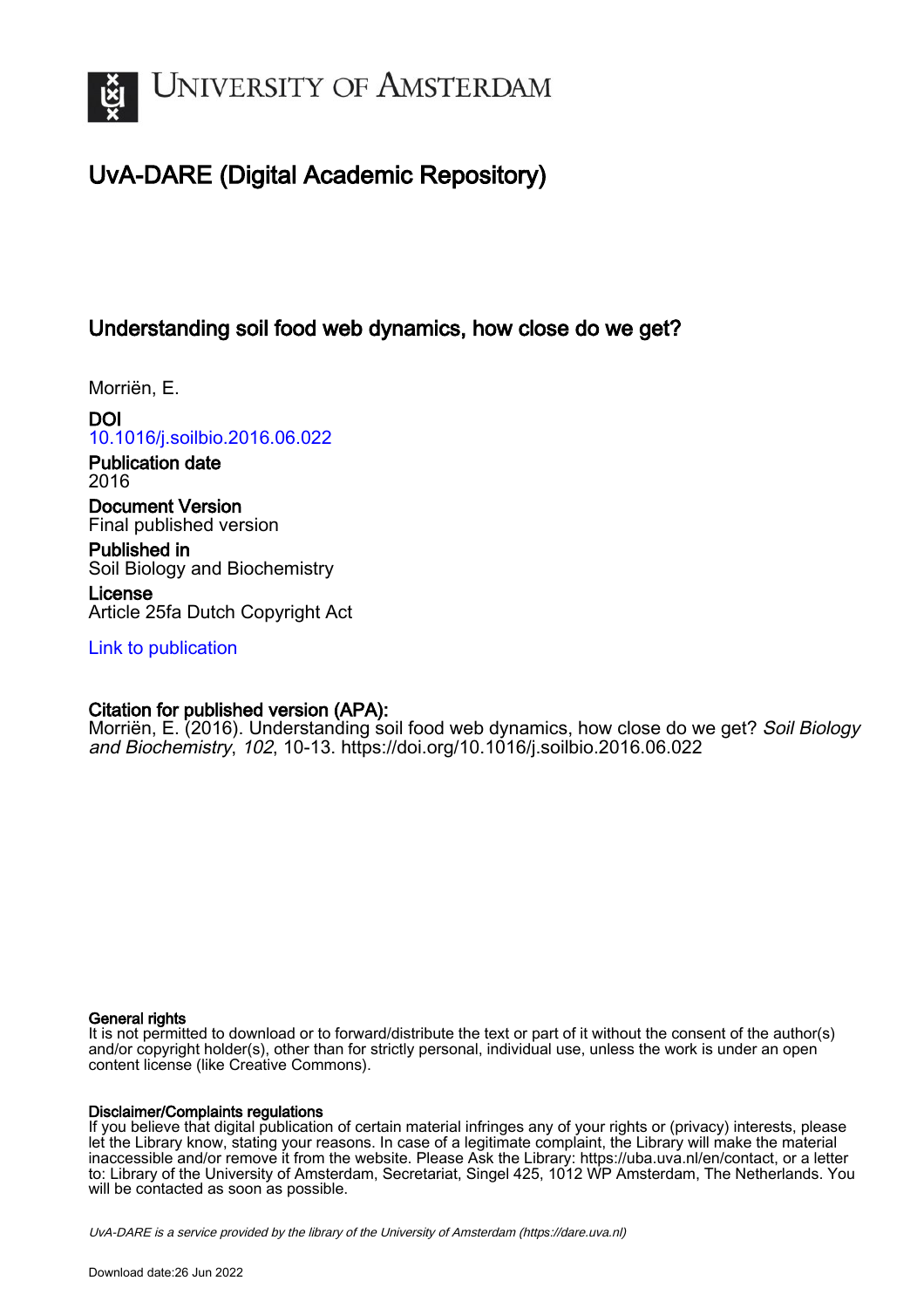#### [Soil Biology & Biochemistry 102 \(2016\) 10](http://dx.doi.org/10.1016/j.soilbio.2016.06.022)-[13](http://dx.doi.org/10.1016/j.soilbio.2016.06.022)

Contents lists available at ScienceDirect

## Soil Biology & Biochemistry

journal homepage: [www.elsevier.com/locate/soilbio](http://www.elsevier.com/locate/soilbio)

# Understanding soil food web dynamics, how close do we get?

## E. Morriën a, b, \*

a Institute for Biodiversity and Ecosystem Dynamics, Earth Surface Sciences Group (IBED-ESS), University of Amsterdam, P.O. Box 94248, 1090 GE, Amsterdam, The Netherlands  $b$  Department of Terrestrial Ecology, Netherlands Institute of Ecology (NIOO-KNAW), P.O. Box 50, 6700 AB, Wageningen, The Netherlands

article info

Article history: Received 31 January 2016 Received in revised form 20 June 2016 Accepted 21 June 2016 Available online 29 June 2016

Keywords: Food web interactions Stable isotopes Networks Gut content analysis Soil community function Biodiversity

### **ABSTRACT**

Soil food webs are traditionally considered to have distinct energy channels through which resources flow belowground. Resources enter the soil food web either from roots or from detrital inputs. Compared to this traditional view we are now much more aware of the flow of carbon, nitrogen and other resources through the microbes in the soil food web. Currently, the function of some groups of bacteria and fungi is known. The lowering of the costs of high throughput sequencing methods enables us to acquire more data on who is around, when and where in the soil food web. For soil fauna, gut content analyses in combination with sequencing can reveal feeding preferences, which enables establishing real trophic links based on observations, which can then be visualised as networks of feeding interactions. The fate of carbon flow through the soil food web can be traced by using stable isotopes combined with sequence based techniques. This provides insight into trophic connections and interaction strength. As the sequencing costs decrease rapidly, the level of detail in soil food web knowledge will similarly increase rapidly and enhance the feasibility of combined techniques. Using these techniques to broaden our insight into soil subsystems and their soil food webs will lead to more targeted decisions on management practices.

© 2016 Elsevier Ltd. All rights reserved.

#### 1. Essay text

In soil ecology, evaluations to estimate the effectiveness of land management practices, both in agriculture as in natural areas, have long been focussed on soil abiotic properties. Since the study of [Hunt et al. \(1987\)](#page-4-0) awareness of soil food webs and their effect on nutrient dynamics has risen [\(Berg and Bengtsson, 2007](#page-4-0)). Available knowledge of micro- and mesofauna, was based on morphological identification and functional knowledge based on experiments. Modellers expanded the expert knowledge to a conceptual idea on how soil food webs function, which is still used to date [\(Moore](#page-4-0) [et al., 1988; de Ruiter et al., 1993; Holtkamp et al., 2008\)](#page-4-0). During the last decades, the knowledge on soil food web biodiversity and function is rapidly expanding due to the improved accessibility of next generation sequencing and stable isotope techniques. However, in most cases these techniques are used to address rather specific research questions revealing only bits and pieces of the soil

\* Institute for Biodiversity and Ecosystem Dynamics, Earth Surface Sciences Group (IBED-ESS), University of Amsterdam, P.O. Box 94248, 1090 GE, Amsterdam, The Netherlands.

E-mail address: [W.E.Morrien@uva.nl.](mailto:W.E.Morrien@uva.nl)

food web. Therefore, to date there has not been an update for the concept of the soil food web as it was proposed by [Hunt et al. \(1987\)](#page-4-0) which makes use of the technological innovations.

Without a conceptual update it is not easy to get a full overview of soil microbes and fauna and all their connections. Yet, it is important to take biotic properties into consideration as microbes and soil fauna interfere through their feeding actions with nutrient availability to plants, and also alter plant community composition due to suppression or enhancement of specific plant species by pathogens and mutualists ([Maron et al., 2011; Birkhofer et al.,](#page-4-0) [2012](#page-4-0)). Here, I propose the use of a combination of techniques to expand knowledge of soil biota in a food web context in order to enhance functional predictability of ecosystems. Better insight into the functionality of soil food webs might help to explain why dynamics of soil biota differ widely between soils.

During intensification as well as extensification of land use, shifts in plant community composition can influence the soil community via root exudates, other rhizodepositions, root morphology, and association with mycorrhizal fungi. During land use intensification, there is usually a tillage and fertilization regime. Tillage will set back the development of fungal hyphal networks including mycorrhizae and will damage other disturbance sensitive organisms such as nematodes ([Schalamuk and Cabello, 2010; Ito](#page-4-0)





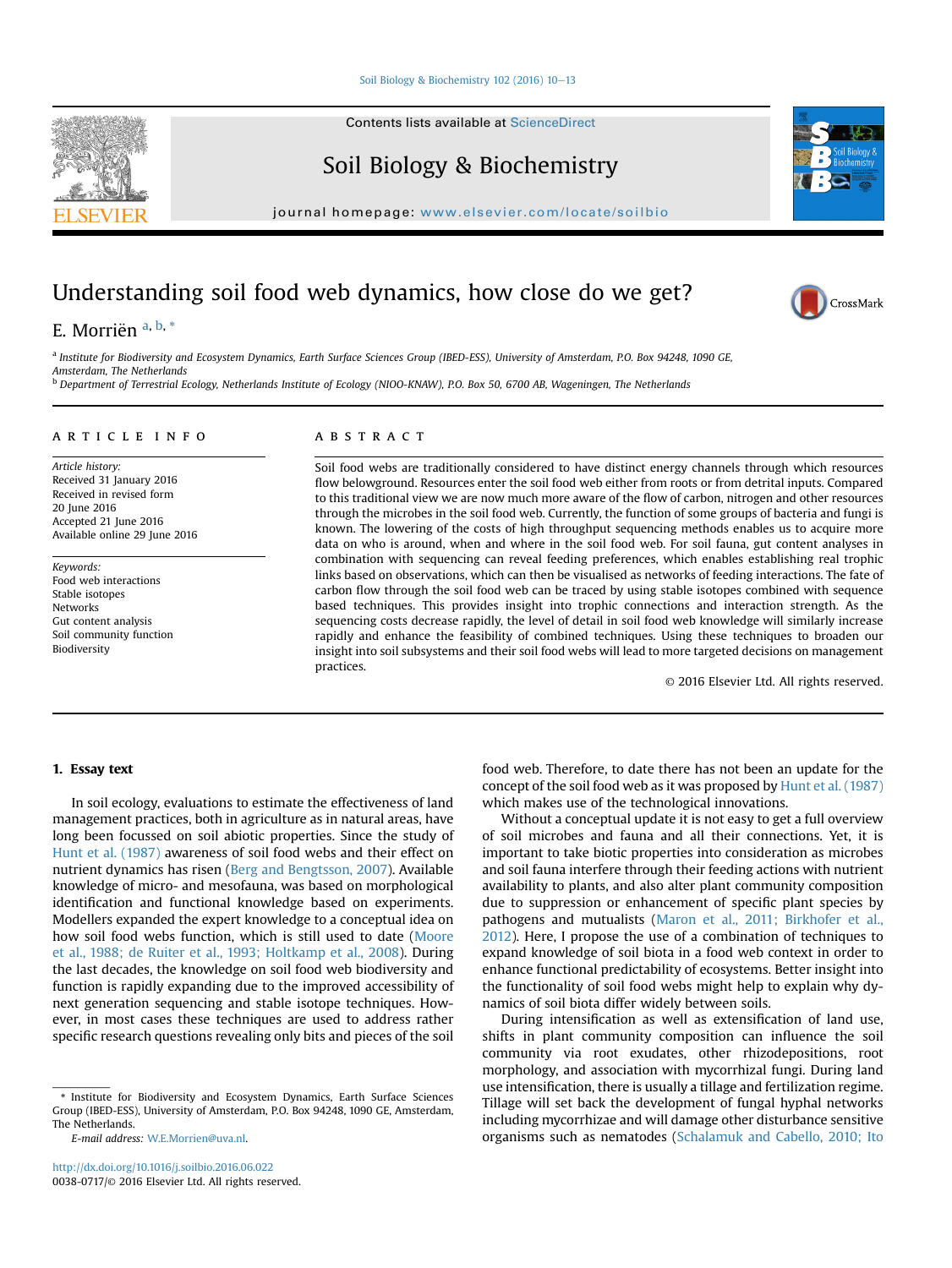<span id="page-2-0"></span>et al., 2015; Säle et al., 2015). Fertilization will diminish the needs of plants to form symbiotic interactions with mycorrhiza or rhizobia, increasing the chance that this symbiosis is turned into a parasitic lifestyle of the symbiont ([Verbruggen et al., 2015](#page-4-0)). Also, as crops are usually planted in monocultures, this changes the dynamics of the soil food web completely as specific pathogens and mutualists start to accumulate in the root zone of these plants (see schematic representation in Fig. 1). As many crops are selected for their high biomass properties they are due to trade-off effects often poorly defended. This makes them prone to crop pests and diseases which are often treated by herbicides and pesticides which have a further detrimental effect on the soil food web community [\(Chelinho et al.,](#page-4-0) [2012; Peijnenburg et al., 2012](#page-4-0)). On the other hand, after the abandonment of agricultural practices, early successional plants will establish in these fields which strongly influence the soil food web via root exudates and later litter build-up. Usually, in early successional systems net soil pathogen effects will build-up over time ([Kardol et al., 2006\)](#page-4-0), creating the opportunity for mid-successional plant species to colonize the system. These plant species influence and change the soil community in their root zone such that also later successional plants can enter the system. As late successional plant species enhance their own establishment by mutualist enhancement, they slowly outcompete the mid-successional species over time [\(Kardol et al., 2006\)](#page-4-0).

Root exudates influence the composition of the bacterial and fungal community ([Haichar et al., 2014; Kaiser et al., 2015\)](#page-4-0). Changing microbial community composition will in turn influence bacterivores and fungivores, as well as their predators' community assemblage, and also plant community composition by feedbacks from mutualists ([Weidner et al., 2015\)](#page-4-0), pathogens ([Kardol et al.,](#page-4-0) [2006\)](#page-4-0), or nutrient immobilization [\(de Kroon et al., 2012](#page-4-0)). When the plant community changes due to soil community changes this is called the direct pathway. However, there is also an indirect pathway. Dead plant litter will form detritus. Fragmenters enlarge the surface of detritus, which allows bacteria and fungi to feed on the easily available substrates. In the end of the process, organic matter is formed. The consistency of the organic matter will determine, to a large extent, how the soil food web is formed, which in turn will influence the plant community. This is called the indirect pathway [\(Wardle et al., 2004\)](#page-4-0). Moreover, the direct and indirect pathways might be linked due to priming events from fresh exudates [\(Shahzad et al., 2015\)](#page-4-0). How these decomposition processes actually work is not always clear. Labelling the different sources of carbon enables studying the pathways separately ([Ku](#page-4-0)šlienė [et al., 2014; Shahzad et al., 2015](#page-4-0)). For land use intensification the main factor of change is usually known (tillage, cropspecies planted, or fertilizer regime), although it is not always straightforward. The factor of change is less obvious for land use extensification; this type of change allows for in-depth studies into whether plant or soil communities are the major drivers of ecosystem dynamics ([Harris, 2009; Koller et al., 2013\)](#page-4-0).

The use of networks in ecology enables visualization of multispecies interactions ([Dunne, 2006\)](#page-4-0). In case of aboveground networks, such as pollinator networks [\(Bascompte, 2010\)](#page-4-0), these interactions are usually recorded in field or experimental set-ups and represent actual interactions. However, when displaying a network of soil microbes in the rhizosphere, the interactions between the species are often correlations based on co-occurrence or abundance data ([Barber](#page-4-0)án et al., 2012). Although these correlations might reflect real interactions, these interactions are still very hard



Fig. 1. Schematic representation of soil food web change during secondary succession Soil food web development during land use change from an agricultural system to a latesuccessional species-rich grassland. During this transition the soil food web gets more connected and C-flow shifts from a more bacterial dominated energy channel (bacteria, protists, bacterivorous nematodes and earthworms) to a more fungal dominated energy channel (fungi, fungivorous nematodes, collembola and fungivorous mites). Also shown is a direct feeding channel on the roots via root-feeding nematodes and omni-carnivorous nematodes into the higher trophic levels. Detritus is accumulating due to more recalcitrant matter in the system, stimulating the fragmenter community (earthworms, millipedes and woodlice) and the fungal community (from sugar-fungi towards wood degrading fungi) that are highly connected to the rest of the food web.  ${}^{13}CO_2$ -labelling techniques in combination with gut content analyses can reveal a change in species assemblage of the fungal community in the fungivores. The figure was mainly based on the data discussed in the main text in the context of the EcoFINDERS project.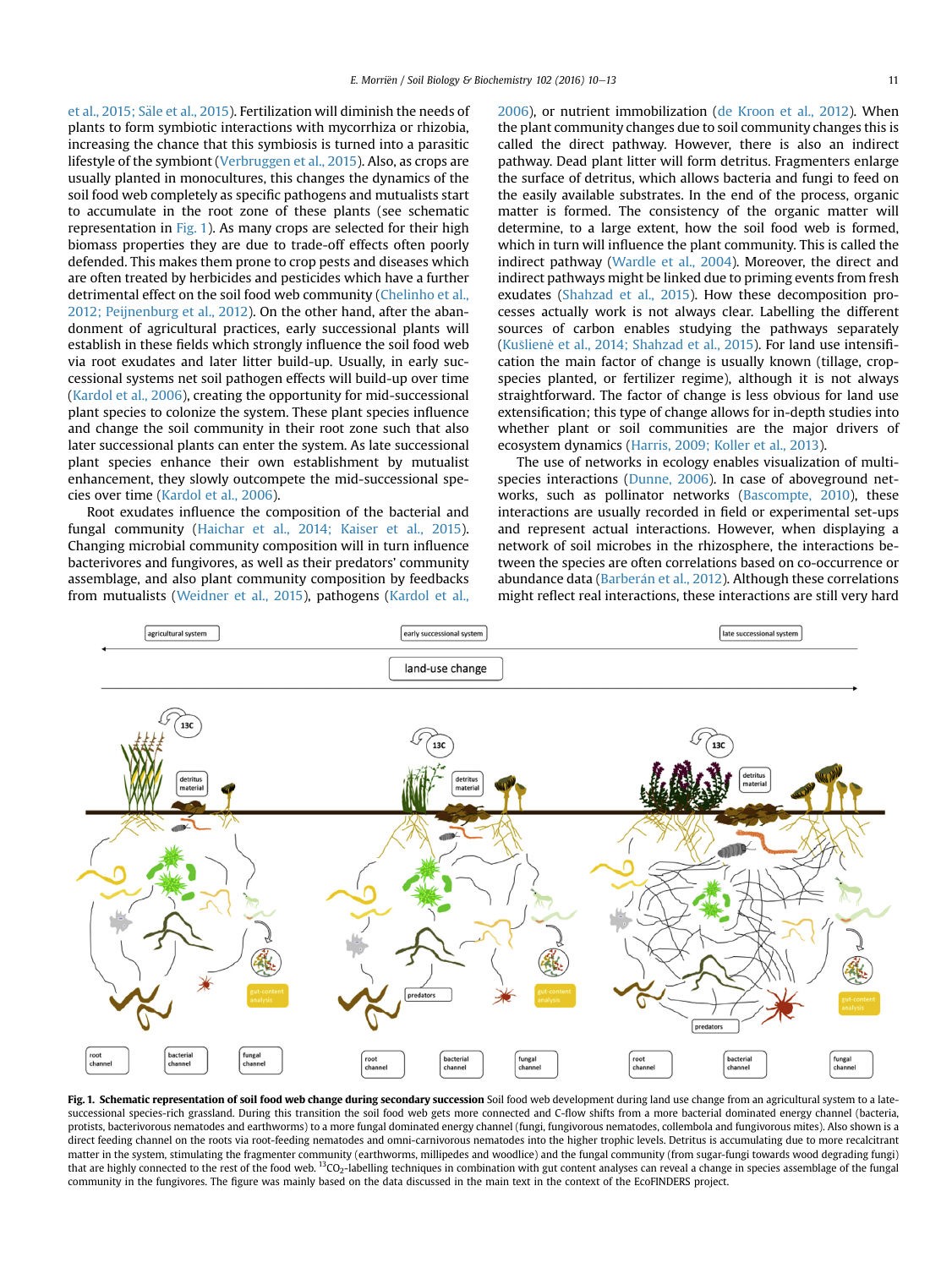to prove. This is because co-occurrence of microbes in the soil does not guarantee these organisms are able to interact with each other. The 3D structure of the soil might mean that although microbes are near to each other, they might not be able to interact due to spaces between soil aggregates that form an interaction barrier ([Wolf](#page-4-0) [et al., 2013, 2015\)](#page-4-0). On the other hand, if these species do interact then it is very hard to determine the nature of this interaction. It might be a direct feeding relation, but can also be competition for a similar resource or facilitation when, for example, each other's waste products are used. Due to the large diversity of functionality in microbes, it might be very well possible that the many steps in the breakdown of complex organic molecules will be performed by a conglomerate of multiple microbes involved in different parts of the breakdown pathway. Therefore, combining sequencing data with functional measurements such as isotope tracing may result in a more informative representation of a soil network or food web because flows of nutrients become visible (see schematic representation in [Fig. 1](#page-2-0)).

Labelling of plants with  $^{13}$ C in the form of  $^{13}$ CO<sub>2</sub> can be done in air-tight chambers where net  $CO<sub>2</sub>$  can be monitored. To access the efficiency of label uptake, freeze-dried plant shoot, root and soil material can be ground and measured ([Neufeld et al., 2007; Drigo](#page-4-0) [et al., 2010; Crotty et al., 2011\)](#page-4-0). The fate of the carbon through the soil food web can be studied by sampling the components of the food web at the relevant time points. As the label is exuded by the root as exudates during the first dark reaction after pulse labelling, microbes will receive the label first. Microbes can be studied to some detail by extracting Phospholipid Fatty Acid/Neutral Lipid Fatty Acid (PLFA/NLFA) fractions and by comparing the amount of labelled versus non-labelled microbes [\(Frostegård and Bååth, 1996;](#page-4-0) [Boschker and Middelburg, 2002; Bååth, 2003; Drigo et al., 2010\)](#page-4-0). This will provide information on how much label is incorporated into the microbial biomass. However, labelled versus non-labelled PLFA fractions do not separate the active biomass from the inactive part. Therefore you need DNA/RNA-Stable Isotope Probing (DNA/RNA-SIP) analysis whereby <sup>13</sup>C labelled DNA or RNA is separated from the non-labelled DNA by isopycnic centrifugation ([Hannula et al., 2012\)](#page-4-0). Both fractions can be sequenced separately which provides information about the community that actively takes up the label. These microbes are direct consumers of rhizodepositions as they directly took up the label from the plants. Higher trophic levels are extracted with methods such as Oostenbrink elutriation for nematodes [\(Oostenbrink, 1960](#page-4-0)) and Tullgren extraction for macro-invertebrates. After collection, the individuals are sorted into feeding groups and measured ([Bradford et al., 2007\)](#page-4-0). Usually, these groups receive the label later and incorporate the label in their biomass one week after the pulse labelling event. They incorporate the label because they feed on plants or on the microbes. With this method  $^{13}$ C can be traced trough the soil food web, providing knowledge on the flow of carbon through the soil food web as is represented in [Fig. 1.](#page-2-0)

Fungivores, bacterivores and their predators all have a gut in order to actively ingest food. Recently, several techniques have been developed to collect the gut contents of higher trophic levels in the food web to determine what these individuals have been eating ([Read et al., 2006; Eitzinger and Traugott, 2011; Cabos et al.,](#page-4-0) 2013; A'[Bear et al., 2014; Eitzinger et al., 2014; Günther et al., 2014\)](#page-4-0). These methods help to distinguish the trophic links from other direct or indirect links in the network of soil interactions and can, especially in combination with isotopic labelling, be very helpful in unravelling soil food web connections ([Fig. 1\)](#page-2-0). Additionally, modelling can help to provide a wider overview where evidence is still missing. For instance, total carbon and nitrogen budgets can be measured for some parts and estimated for the missing part. However, we usually lack information on assimilation efficiencies as these are extremely hard to measure. Unfortunately, these assimilation efficiencies often turn out to be highly sensitive variables in the models. More information on how quickly ingested carbon can be transformed to biomass in the different groups of soil biota, for example, would be very valuable to improve the predictability of models. More collaboration between modellers and experimentalists can help solve these uncertainties in food web models.

In a European consortium of soil ecologists, a collection of areas under different intensities of human impact were studied using most of the above described methods resulting in a detailed overview of the soil community change during secondary succession. Archaea, bacteria, fungi and arbuscular mycorrhizal fungi (AMF) were sequenced whereas protists, nematodes, enchytraeids, mites, collembola, spiders and earthworms were morphologically identified ([Plassart et al., 2012; Thomson et al., 2015; Creamer et al.,](#page-4-0) 2016; Dirilgen et al., 2016; Griffi[ths et al., 2016; Lemanceau et al.,](#page-4-0) [2016\)](#page-4-0). In one of these human impact sites, an ex-arable land chronosequence in the Netherlands, soil cores were collected. These cores were labelled to follow the fate of the soil carbon through the system. A network was built with the use of sequencing data, but trophic links could not be separated from other links as no gut content analysis was performed. However, detailed information was obtained on the rate of carbon travelling through the food web using stable isotope analyses. The correlation strength in the network (based on sequencing) could then be related to the carbon flow from one trophic level to the other (based on stable isotopes). It showed the importance of fungi in this secondary succession system, which may provide valuable insight for further research on the role of fungi in such systems and how the community change of early successional fungi to late successional fungi could be stimulated by management practices.

Insight into soils and their food webs, additional to measures of soil physical and chemical properties, will give valuable insight into why soil communities function so differently. Moreover, it will help in predicting outcomes of management practices in agricultural and natural systems [\(Bissett et al., 2011\)](#page-4-0). In the example of the ex-arable land chronosequence, a combination of next generation sequencing and stable isotope tracing was used. These techniques were used to map the species composition in the system and to sample its functional characteristics. Together, these techniques provided valuable insight into the functional and community changes in the soil community during secondary succession [\(Gilbert et al., 2014\)](#page-4-0). Soil ecologists need to work together to get an accurate view on how the whole soil system works ([Fig. 1\)](#page-2-0), and not only focus on the soil group a particular researcher has expertise with. Modellers can help to provide soil ecologists with a wider overview of soil food web functioning where proof is still missing, e.g. help to identify the drivers of change in the soil food web during land use change ([Fig. 1](#page-2-0)). Now is the time to combine new insights from sequencing, stable isotope studies and gut content analyses to develop a new and more dynamic conceptual soil food web system (as proposed in [Fig. 1](#page-2-0)). An extension of similar studies in different ecosystem types could result in an updated and more dynamic view of soil food web dynamics. Additionally, these techniques might also lead to more productive and pest-resistant crops in agricultural systems or can than serve as a useful tool to make more targeted decisions on management practices in the future.

### Acknowledgements

I want to thank Kokotopia for drawing figure 1 and Basten Snoek, Emilia Hannula, Jinze Noordijk,Wim van der Putten, Mark Bradford and 2 anonymous reviewers for their valuable comments on the manuscript. The ideas for this essay were formed during the